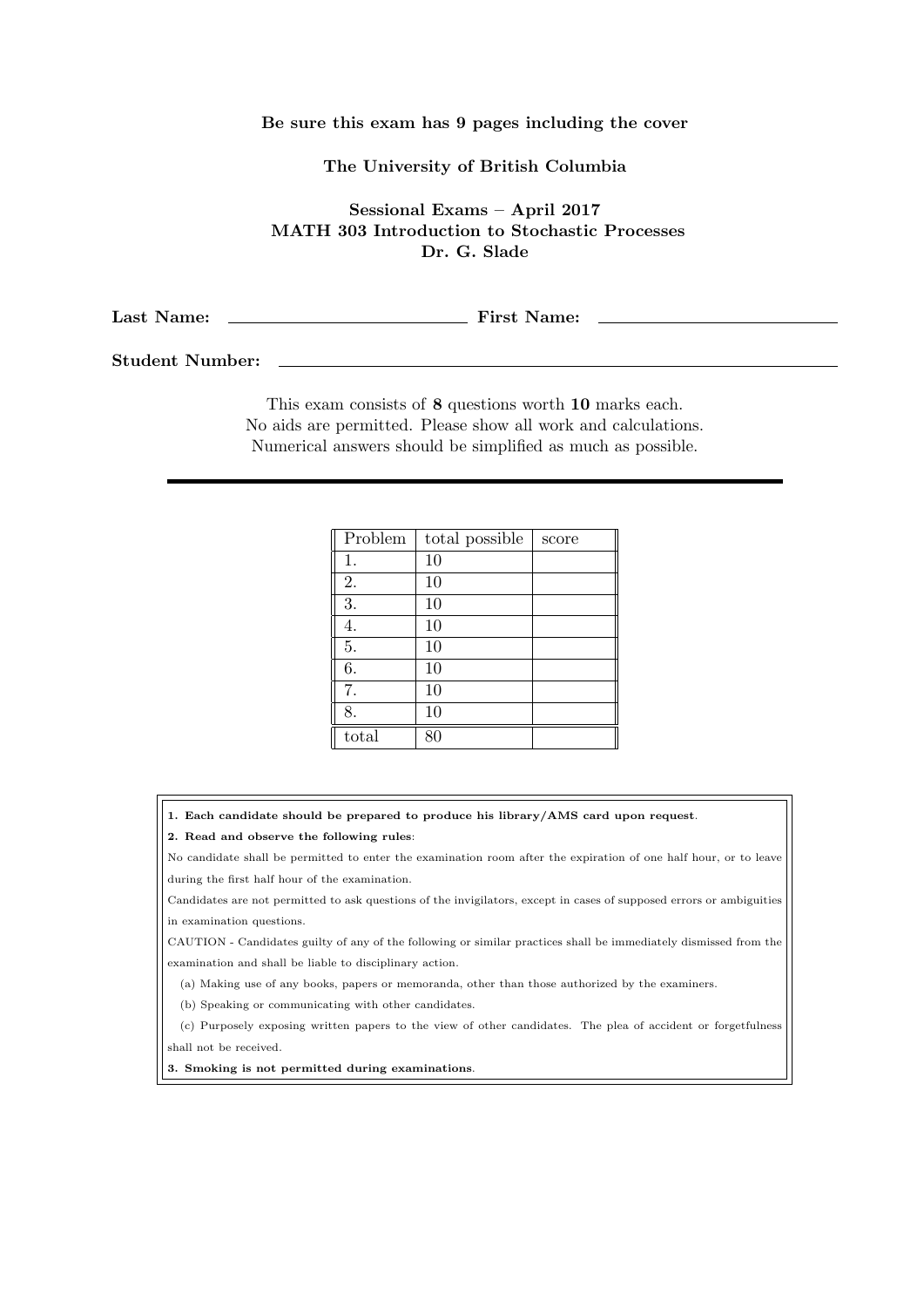1. Consider the Markov chain with state space  $\{0, 1, 2\}$  and transition matrix

$$
\mathbf{P} = \begin{array}{c|cc} & 0 & 1 & 2 \\ \hline 0 & \frac{1}{2} & \frac{1}{2} & 0 \\ 1 & \frac{1}{3} & \frac{1}{3} & \frac{1}{3} \\ 2 & \frac{1}{6} & \frac{1}{2} & \frac{1}{3} \end{array}
$$

(4 marks) (a) Suppose  $X_0 = 0$ . Find the probability that  $X_2 = 2$ .

(4 marks) (b) Find the stationary distribution of the Markov chain.

(1 marks) (c) What proportion of time does the Markov Chain spend in state 2, in the long run?

(1 marks) (d) Suppose  $X_5 = 1$ . What is the expected additional number of steps (after time 5) until the first time the Markov chain will return to state 1?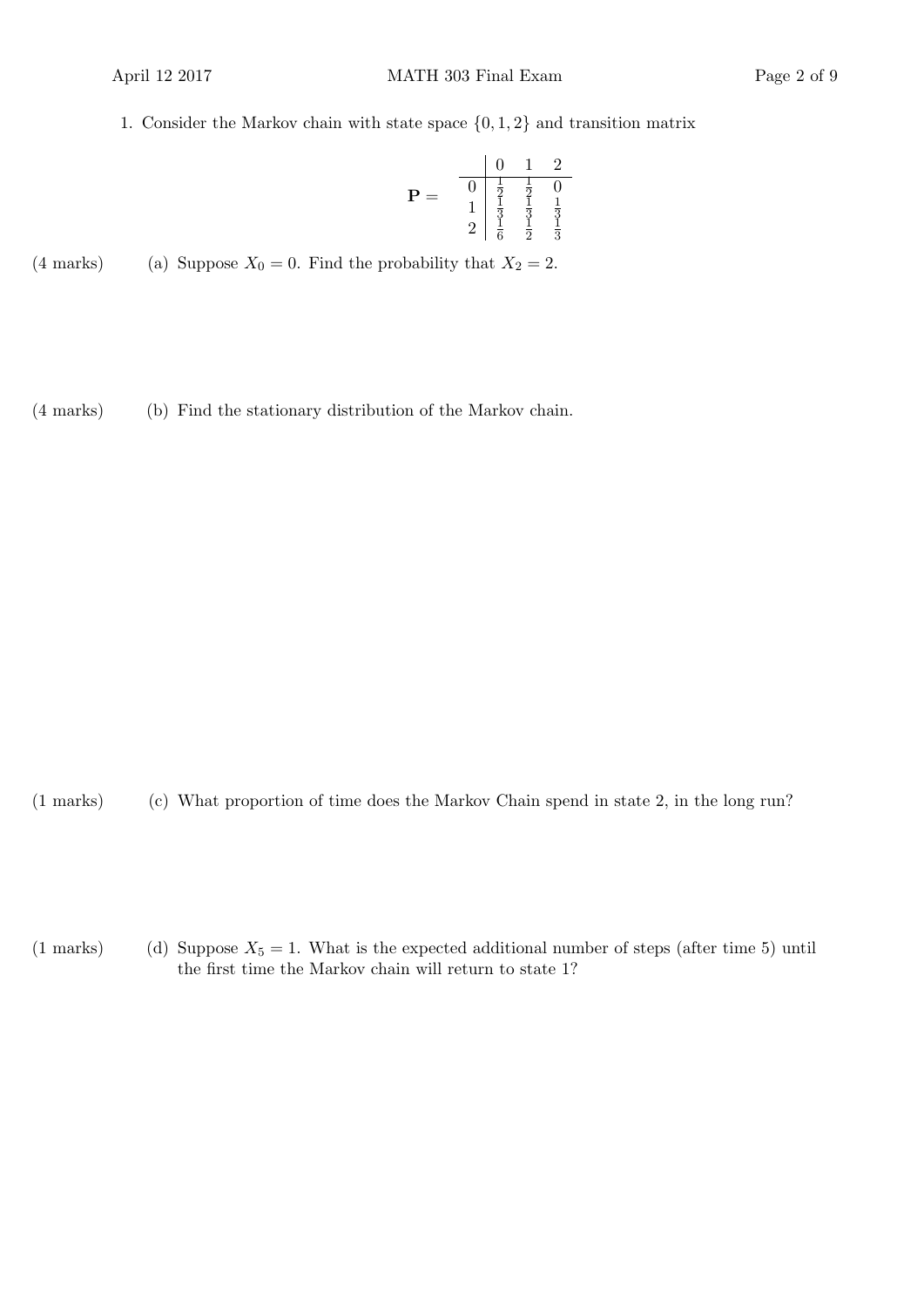2. Four black balls and four white balls are divided between urn 1 and urn 2, with four balls in each urn. At each time step, a ball is chosen from each of the two urns, then the ball from urn 1 is placed in urn 2, and the ball from urn 2 is placed in urn 1. Let  $X_n$  denote the number of white balls in urn 1 after the  $n<sup>th</sup>$  step. This defines a Markov chain.

(a)(4 marks) Determine the one-step transition matrix for this Markov chain.

(b)(6 marks) Using any method, determine the stationary distribution for the chain. (If you guess the distribution, be sure to verify that your guess is correct.)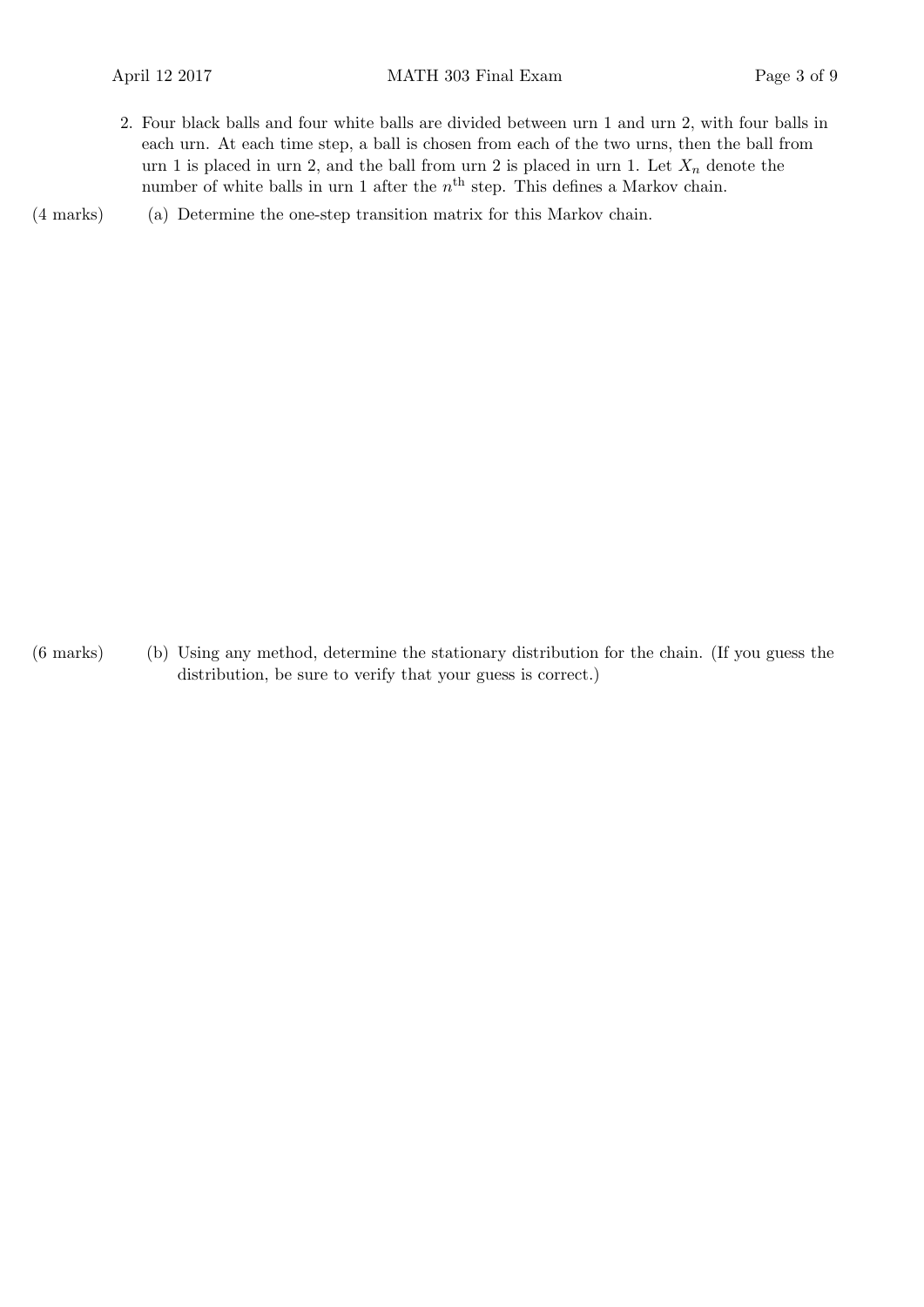3. Each day an individual is in an active or inactive state. An active day is followed by an inactive day with probability  $\alpha$ , and an inactive day is followed by an active day with probability  $\beta$ . This defines a Markov Chain with states "active" and "inactive."

(2 marks) (a) Draw the transition diagram for the Markov Chain.

(3 marks) (b) Determine the stationary distribution of the Markov Chain.

 $(5 \text{ marks})$  (c) Now suppose there are 10 such individuals, whose states change independently. What is the long run proportion of time that there are j active individuals, for  $j = 0, 1, \ldots, 10$ . (Explain or prove your answer.)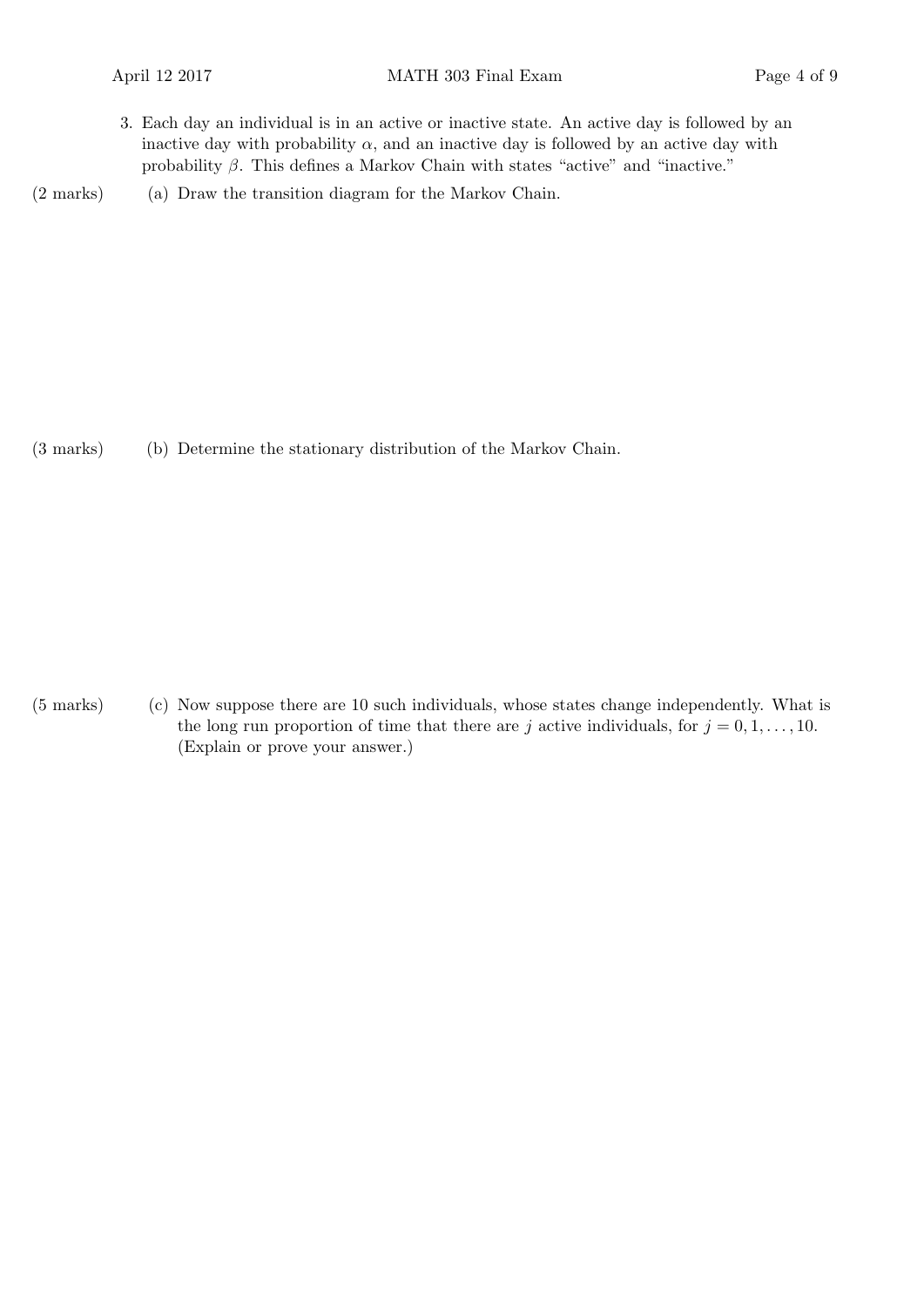4. Suppose that  $X, Y$  are independent exponential random variables with parameter  $\lambda$ .

(3 marks) (a) Find  $P(X < 2Y)$ .

(4 marks) (b) For  $a > 0$ , find  $P(X > a | X < 2Y)$ . What is the conditional distribution (give the name and any parameter(s)) of X given that  $X < 2Y$ ?

(3 marks) (c) Which of the following is a correct formula for  $E(X^2|X>1)$ ?  $E[(X+1)^2], (EX+1)^2, EX^2+1.$ Give a brief reason for your answer.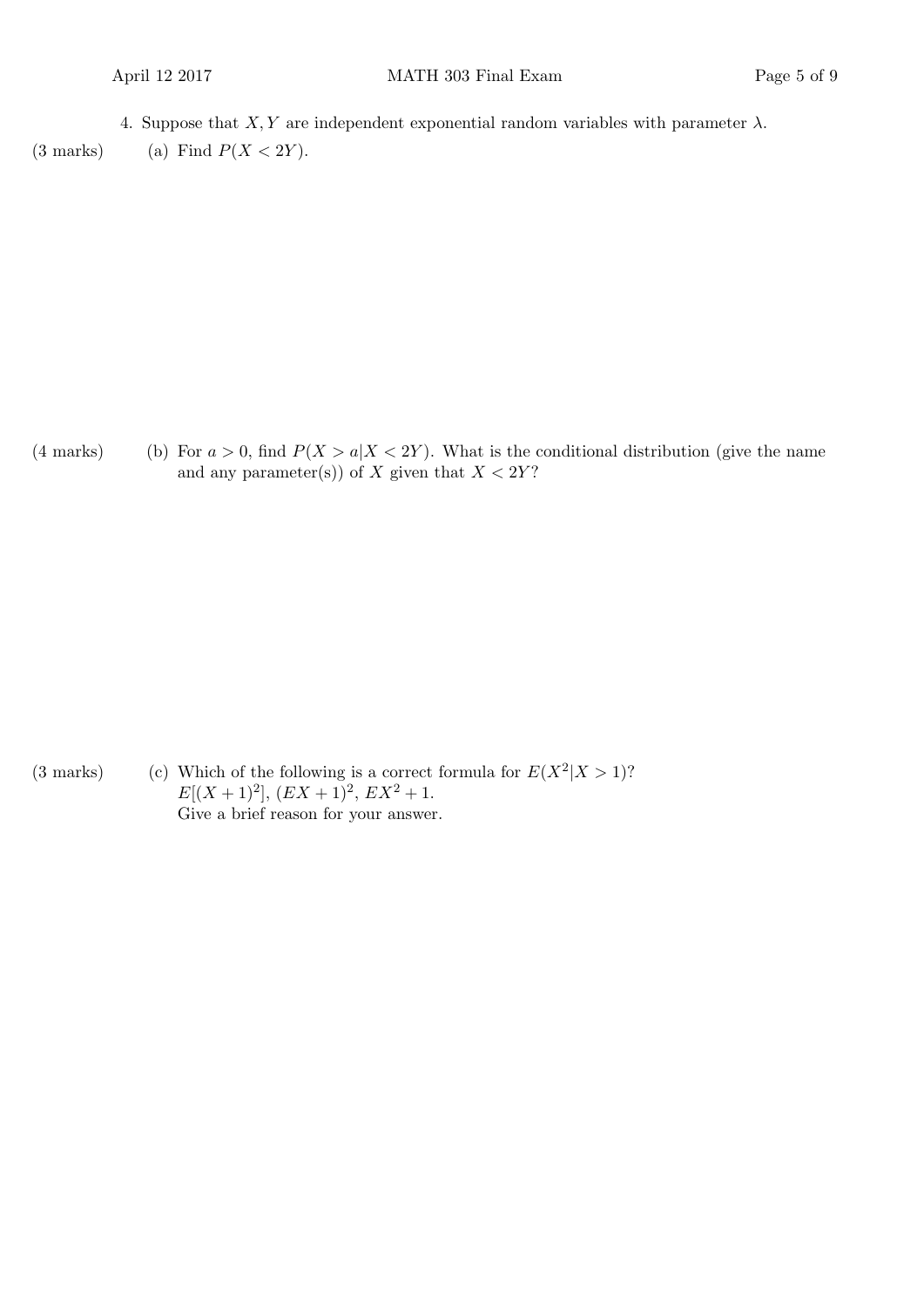5. Each customer who enters a certain business must be served first by server 1, then by server 2, and finally by server 3. The amount of time it takes to be served by server  $i$  is an exponential random variable with rate  $\mu_i$  ( $i = 1, 2, 3$ ). Suppose you enter the system at a time when it contains a single customer who is being served by server 3.

(2 marks) (a) What is the probability that server 3 will still be busy when you move over to server 2?

(b)(2 marks) What is the probability that server 3 will still be busy when you move over to server 3?

(6 marks) (c) Suppose that  $\mu_1 = \mu_3 = 1$  and  $\mu_2 = 2$ . Find the expected time that you spend in the system.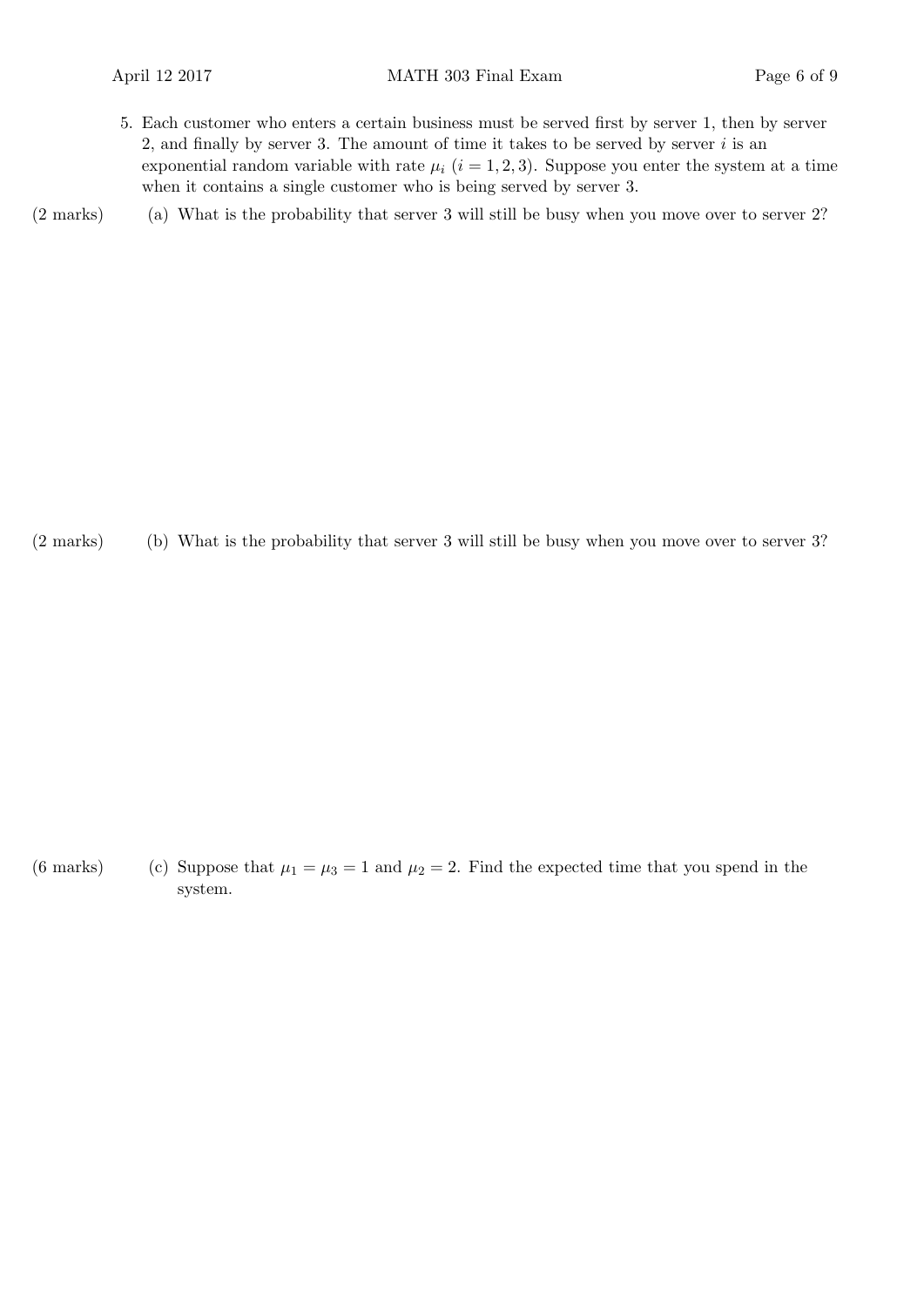- 6. A system receives shocks according to a Poisson process with rate  $\lambda$ . Each shock independently causes the system to fail with probability  $p$ . Let  $T$  denote the failure time of the system, and let  $N$  be the number of shocks received up to and including time  $T$ .
- (2 marks) (a) Suppose that  $N = n$ . What is the conditional distribution (name and parameter(s)) of T?

(3 marks) (b) Suppose that a failed system is always immediately replaced by a new system. What is the distribution (name and parameter(s)) of the number of replacements that occur during a fixed time interval  $[0, t]$ ?

 $(2 \text{ marks})$  (c) Suppose that 5 shocks occur during  $[0, t]$ . What is the distribution (name and parameter(s)) of the number of replacements during  $[0, t]$ ?

(3 marks) Given that  $T = t$ , what is the conditional distribution (name and parameter(s)) of N?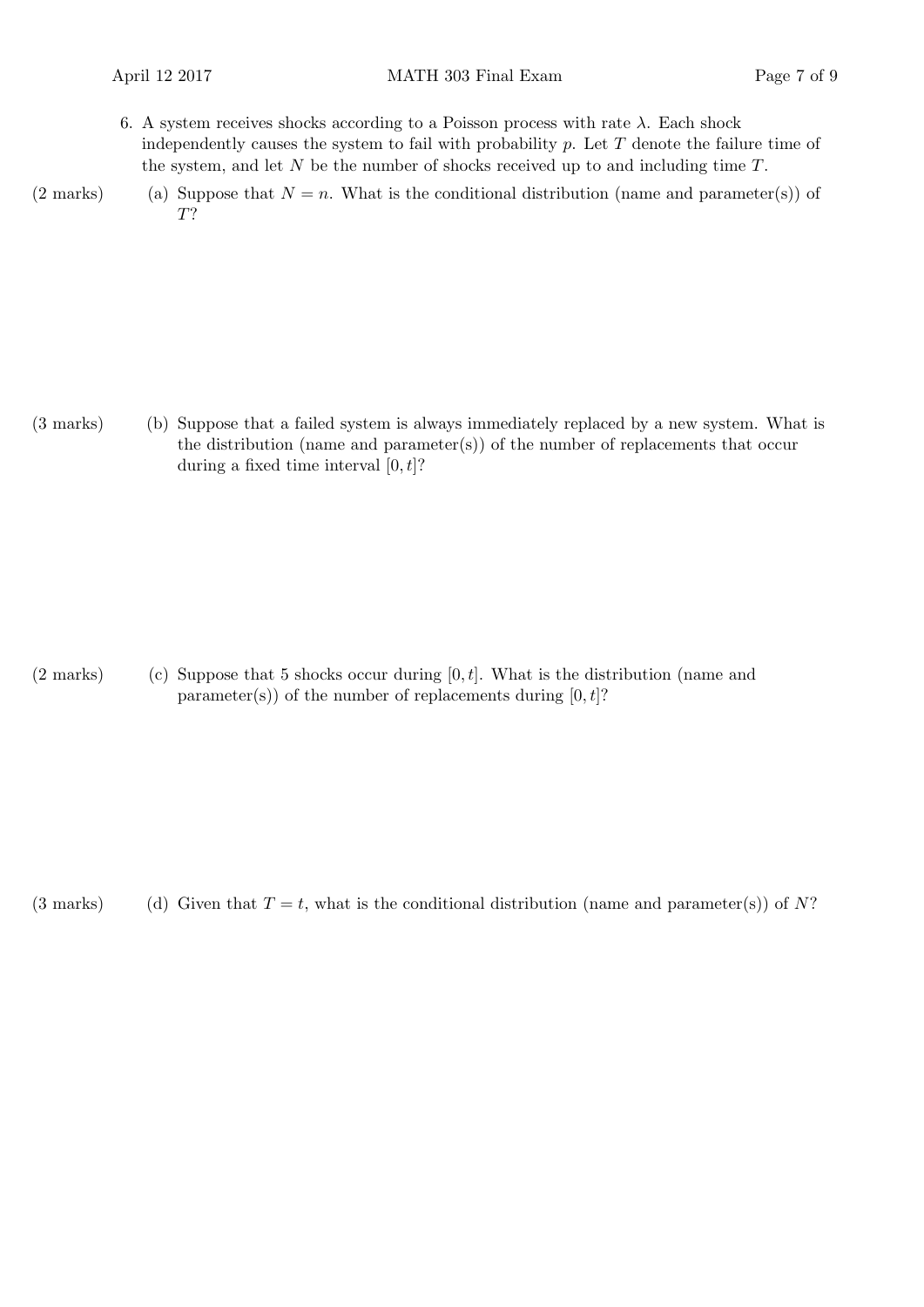- 7. A service centre consists of two servers, each working at an exponential rate of two services per hour. Customers require service by one server (not both), and are served in order of arrival. Customers arrive at rate three per hour, and the system has total capacity of at most three customers. This defines a birth and death chain.
- $(2 \text{ marks})$  (a) What are the birth and death rates?

(b)(6 marks) Determine the limiting probabilities.

(2 marks) (c) What fraction of potential customers are lost?